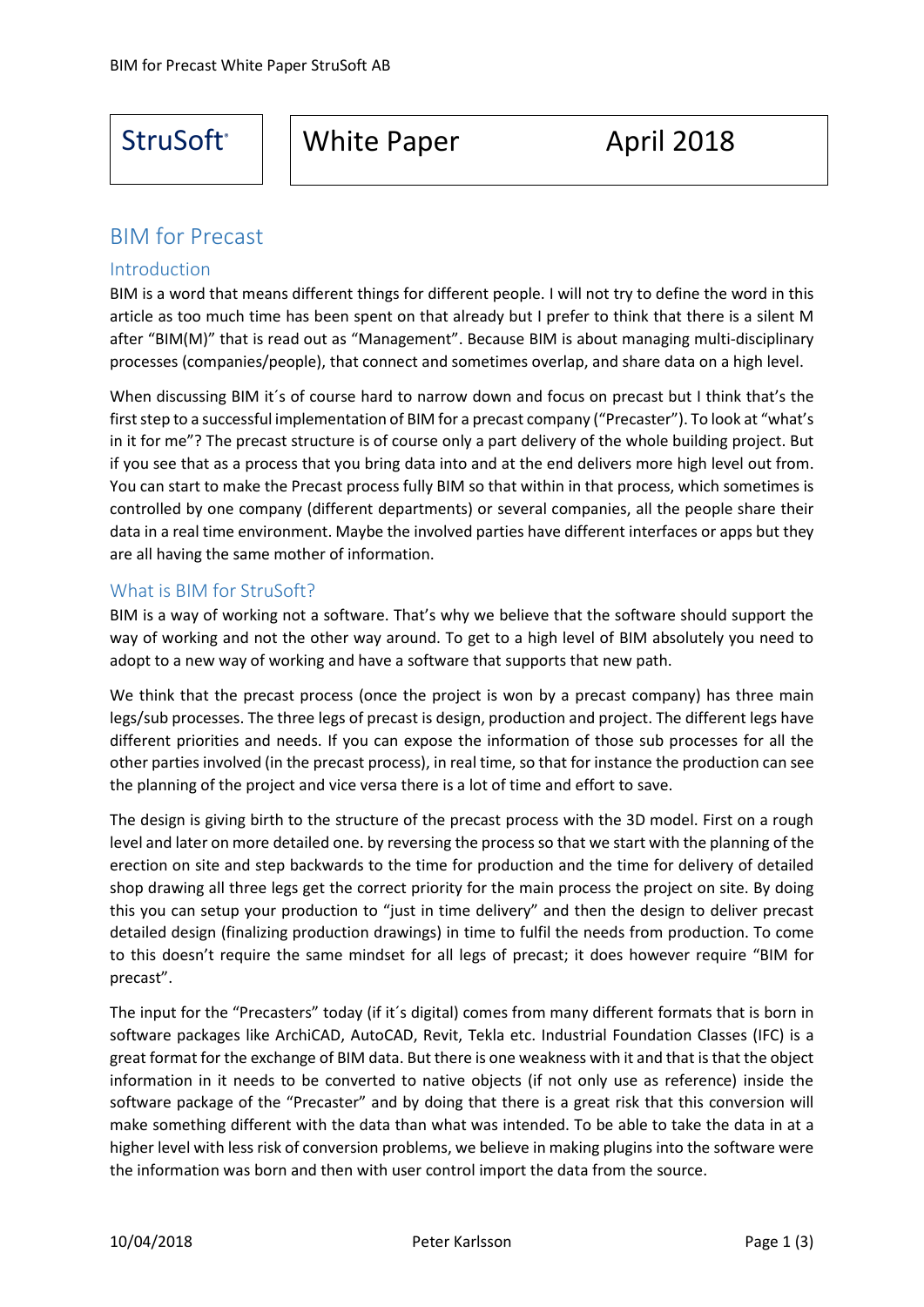The Precast process could be illustrated similar to a relay race with parallel teams that run towards a common goal (the ready structure of the building on site). Handover of the stick (information) is done within the teams as well as between the different teams. The information provided with the stick changes constantly. Good logistics is the key to success and if the things are not in the right place in the right time, the work becomes more complicated not only within the own team but for all the other teams as well.

In the light of that we see a common storing of data and exchange in real time as the base of BIM for Precast. The change of data happens so frequently during the precast process and if manual (snapshot) exchange of data should be the way of communicating you will lose time and quality. The precast process is iterative that's why you need to have all the corresponding data updated all the time to make the right decisions.

In the precast world outsourcing has come to stay. In that view the need of a common language between the different stakeholders in the project, whether they are in the homeland or abroad, is the key to success for the "Precasters". The base structure in that language is the 3D model. We can then bind all information needed to the model throughout the process. Then you can sit on the other side of the planet and understand the priorities of the project.

Another thing when we talk about BIM is that the output is relevant and present for each person involved ("right information at the right time") in the process. That, for instance, means that the production picks the material take off data directly from the BIM database based on their own selection (maybe the planned molds of the week) not based on what design pass on in their offline delivery. To have the production and design to operate on the same data (real time database) is essential for a successful BIM integration.

### How can StruSoft tools be used in the BIM context today?

Our customers today use a mix of taking the information in as reference AutoCAD or on a higher level through our Revit and Tekla interfaces. We have AutoCAD, Revit and Tekla plugins into the native software that interacts in real time with our BIM database.

Inside the precast process our customers interact between their departments by using different interfaces to our BIM database.

Design starts by making a rough 3D model in AutoCAD, Revit or Tekla with our plugins. Rough means that not all element connections are solved (yet) and no shop drawings are produced.

Project then continues to make the rough planning on the design structure. They start by setting the planned erection date (erection sequence) and then steps backwards through the planned delivery date, planned storage date, planned production date and planned drawing date. They have functionality to simulate in time and also check against cranes. This they do on a model based software (Project Manager) that interacts directly with the BIM database. The Project Manager is a common platform for both design, project and production.

The planned production date gives Production the time frames they need to deliver the manufactured elements and the planned drawing date gives the Design the information when the drawings needs to be ready so that the Production can produce in time.

Production then starts the detailed planning based on the project data. They plan their molds and beds to be as effective as possible and coordinate this with storage and transportation. As a support they use both the Project Manager (Project focus) and the Resource Manager (Factory focus). Throughout